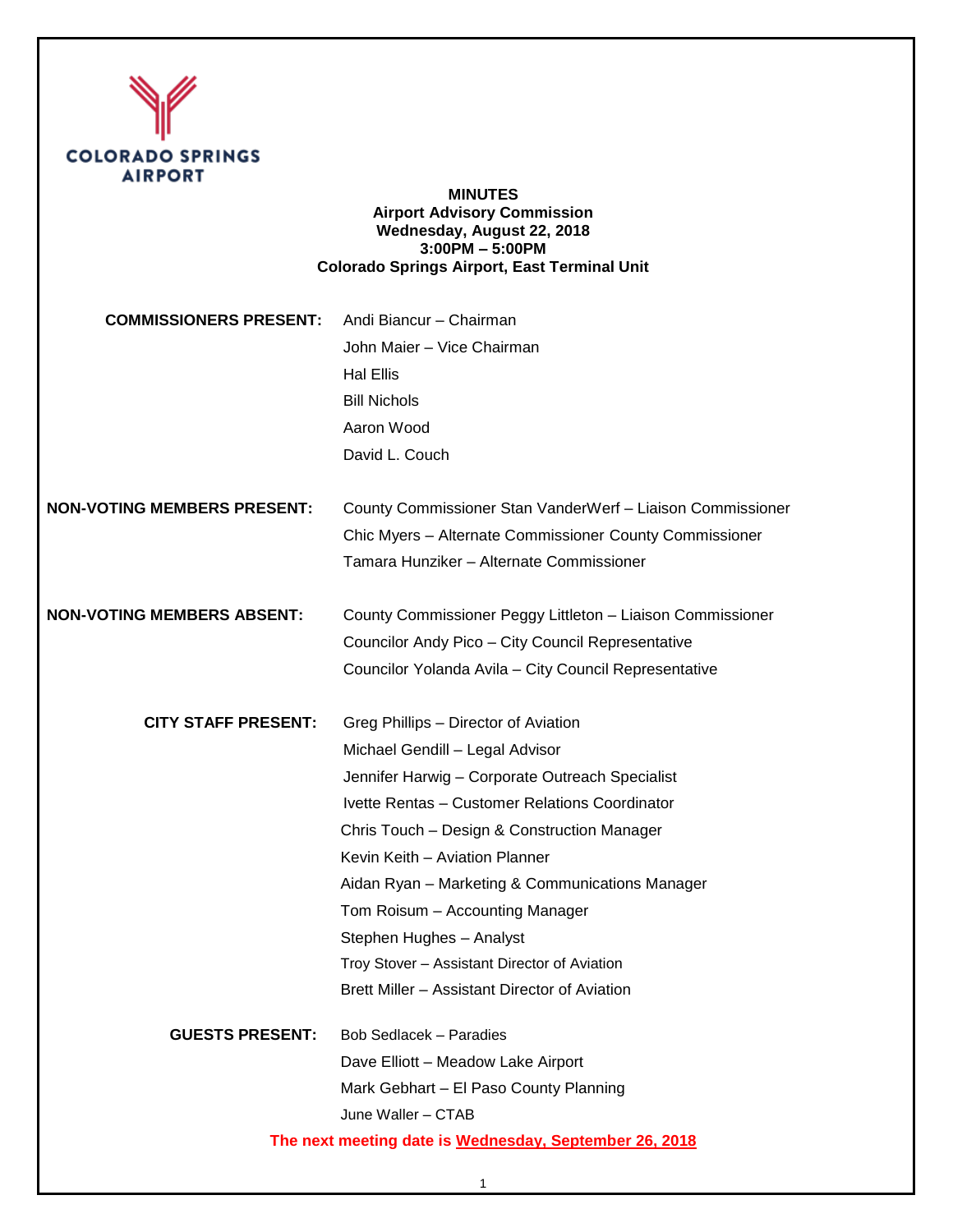### **I. APPROVAL OF THE JULY 25, 2018 MINUTES**

There was discussion with the AAC members regarding the July 25, 2018 meeting minutes.

Commissioner Nichols moved to accept the July 25, 2018 meeting minutes as amended and Commissioner Couch seconded. Unanimous vote.

# **II. INTRODUCTION OF GUESTS**

### **III. PUBLIC COMMENT**

#### **Dave Elliott, Meadow Lake Airport**

- Dave Elliott explained that he is still working with El Paso County on the Master Plan for Meadow Lake Airport.
- The commission was reminded of the KFLYIN scheduled for the weekend of September 14 16.
- County Commissioner VanderWerf shared that the Front Range Airport has been designated as a horizontal spaceport facility by the Federal Aviation Administration. The State of Colorado now officially has a spaceport and the City of Colorado Springs has agreed to be the command and control for that facility.

## **IV. NEW BUSINESS**

### **Land Use Review –** Kevin Keith

Airport staff reviewed and discussed six (6) new land use items, including four (4) items in the City and two (2) in the County.

The Commissioners agreed Land Use Item #1 be amended with the verbiage below to be added:

*Upon accepting residency within Towne East, all adult residents and occupants shall be required to sign a notice in which the tenant acknowledges that Towne East lies within an Airport Overlay Zone and is located less than 2 miles from Colorado Springs Municipal Airport and may, at times (24 hours per day), experience noise and other activities and operations associated with aircraft and the Airport.* 

County Commissioner VanderWerf asked the Commission if anything has been put in writing regarding how they would like to deal with encroachment. Chairman Biancur handed County Commissioner VanderWerf a point paper he put together, explaining the concerns of possible airport restriction due to future encroachment. The Commissioners' intent is to discuss the concerns with the City Planning Commission and to reach out to the County at a later date.

Vice Chairman Maier mentioned that in last month's meeting, as reflected in the minutes, City Councilor Pico shared the possibility of City Council action on an ordinance. If it were to move forward, this might mean an opportunity for the County and the City to work together on a permanent solution regarding notification to the public of about the ramifications of owning or occupying a residence near the airport.

Chairman Biancur asked for a clarification on the verbiage of land use item #2, regarding "Conditions of Record". Kevin Keith indicated that he will research this term and return with a response at a later time.

Chairman Biancur inquired if office space would be included in land use item #6, the expansion of the Woodford Manufacturing facility. Although the expansion was outside of the 65 DNL (Day-Night Sound Level) noise contour, the expansion area is within close proximity of the contour. The AAC considered recommending that, if office space was to be included, additional noise dampening materials should be added to the build. Kevin Keith replied, El Paso County Planner, Lisa Peterson, indicated there would be no office space within the expansion area.

Vice Chairman Maier asked if an ordinance is passed once the Planning Commission has approved it, is it ex post facto for anything that has been previously approved even though it's not yet built. Legal Counsel Michael Gendill said no, ordinances are passed to regulate future activity, unless specifically meant to be ex post facto and that such laws are usually found invalid. Laws are usually enforced from the time the ordinance is passed forward and you can't go back. Anything that is grandfathered in would have fallen outside the ordinance at that point in time.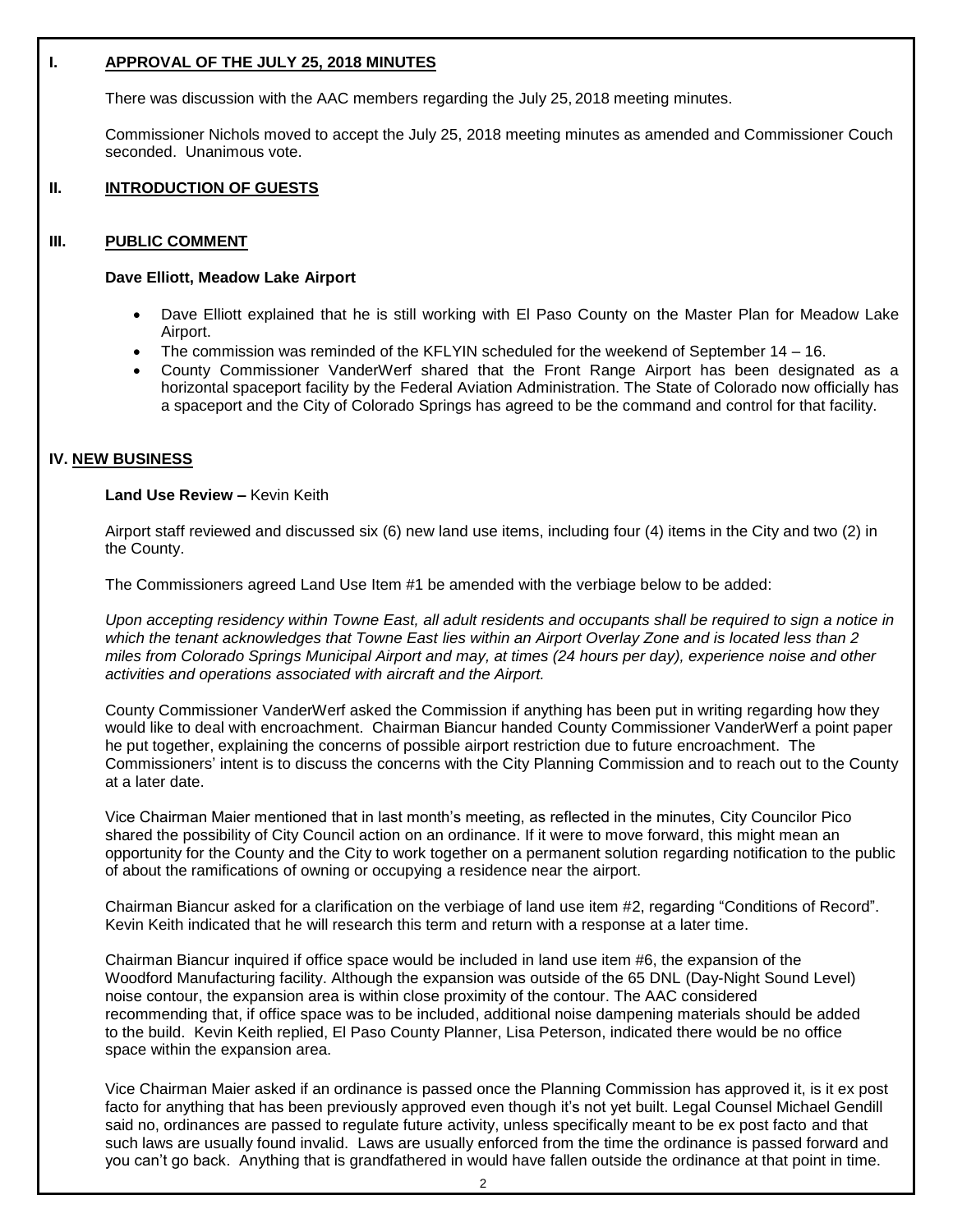Vice Chairman Maier asked if the Federal Aviation Administration (FAA) had any guidelines. Troy Stover responded that the FAA did not involve themselves in land use or regulating land use off of airport property. The FAA counts on the local jurisdiction to follow the federal regulations.

Commissioner Ellis expressed additional concerns about the lighting for land use item #4, the Kum & Go convenience store planned for development at the intersection of Airport Road and Troy Hill Road. The specific concern is about the lighting at the facility and the 20ft branding sign that will be placed on the site. The concern was the possibility of disorientation to pilots seeing the large Kum & Go sign (lighted red) on approach to the runway.

Commissioner Ellis made a recommendation to approve land use items #1, 2, 3 & 5. Commissioner Nichols seconded. Commissioner Ellis made a motion to table land use items #4 & 6 until the September 26, meeting. This was seconded by Commissioner Nichols.

# **V. STAFF REPORTS**

# **A. Design and Construction –** Chris Touch

Greg Phillips shared that the intent of remodeling the airport is to open up, bring more lighting inside, and to modernize the terminal. A portion of the terminal flooring is being replaced with terrazzo [tile] and the remaining portion will have carpet. The airport staff has been working with the architect and designers to develop a positive experience for our passengers.

Vice Chairman Maier asked how much of the remodeling taking place in the terminal was being funded from the airport's budget. Chris Touch responded that the final architectural plans have been completed and everything is out for bid.

County Commissioner Stan VanderWerf expressed his appreciation for the airport's ability to take the unfortunate event of the terminal fire and use the opportunity to conduct this terminal update.

- Terminal Construction Fire Recovery Bryan Construction continues to work on the following areas:
	- $\circ$  3rd floor administrative offices and back offices for United/SkyWest. These areas are scheduled to be turned over to the airport on 8/31/2018.
	- $\circ$  Bristol/Novo restaurants. These are being redesigned by the tenant, SSP. The airport is working with SSP to define an agreed upon schedule for reopening.
	- $\circ$  Terminal Modernization for construction of the 2nd floor is scheduled to be substantially complete November 15, 2018. The first floor is anticipated to complete 1Q 2019.
- West Side Lavatory Facility Construction is now approximately 95% complete.
- Wind Damage Terminal Roof Replacement Final determination for the cause of the fire has been issued. The airport will be contracting with a new roofing company to complete the project and certify the roof for warranty.
- RAC Parking Resurfacing (Design/Construction) Design was completed June, 2018. The Invitation for Bid is in procurement review for the resurfacing of the rental area center parking lots. Anticipate construction to begin September 2018.
- Rehabilitate Taxiway G & Terminal Connectors Phase 2 [Construction] the FAA grant has been received. Taxiway M Construction is anticipated to begin in August, with a 65 day Period of Performance. Phase II of Taxiway G to begin April 2019 with an 85 day Period of Performance.
- Engineer of Record Proposals have been received. We received 5 responses from various companies, which are currently being reviewed.
- Planning Consultant of Record Request for Proposal is being finalized and solicitation will be advertised in August.
- Solar Covered Valet Parking Design/Construction Request for Proposal is in procurement review for 40 spaces of solar covered parking in the valet parking lot. Anticipate construction to begin September/October 2018.
- Chiller #1 Replacement A partial notice to proceed has been approved to order the new chiller as well as complete pre-installation work. Anticipate chiller delivery in August and installed in October.
- IT Master Plan Longview continues to work with the airport staff as well as City IT in the development of the IT Master Plan.
- Deicing Pad (Design) This will be a multi-use ramp that will be used for deicing of aircraft in the winter and by the US Forest Service to support firefighting activities in the summer. Vice Chairman Maier asked if the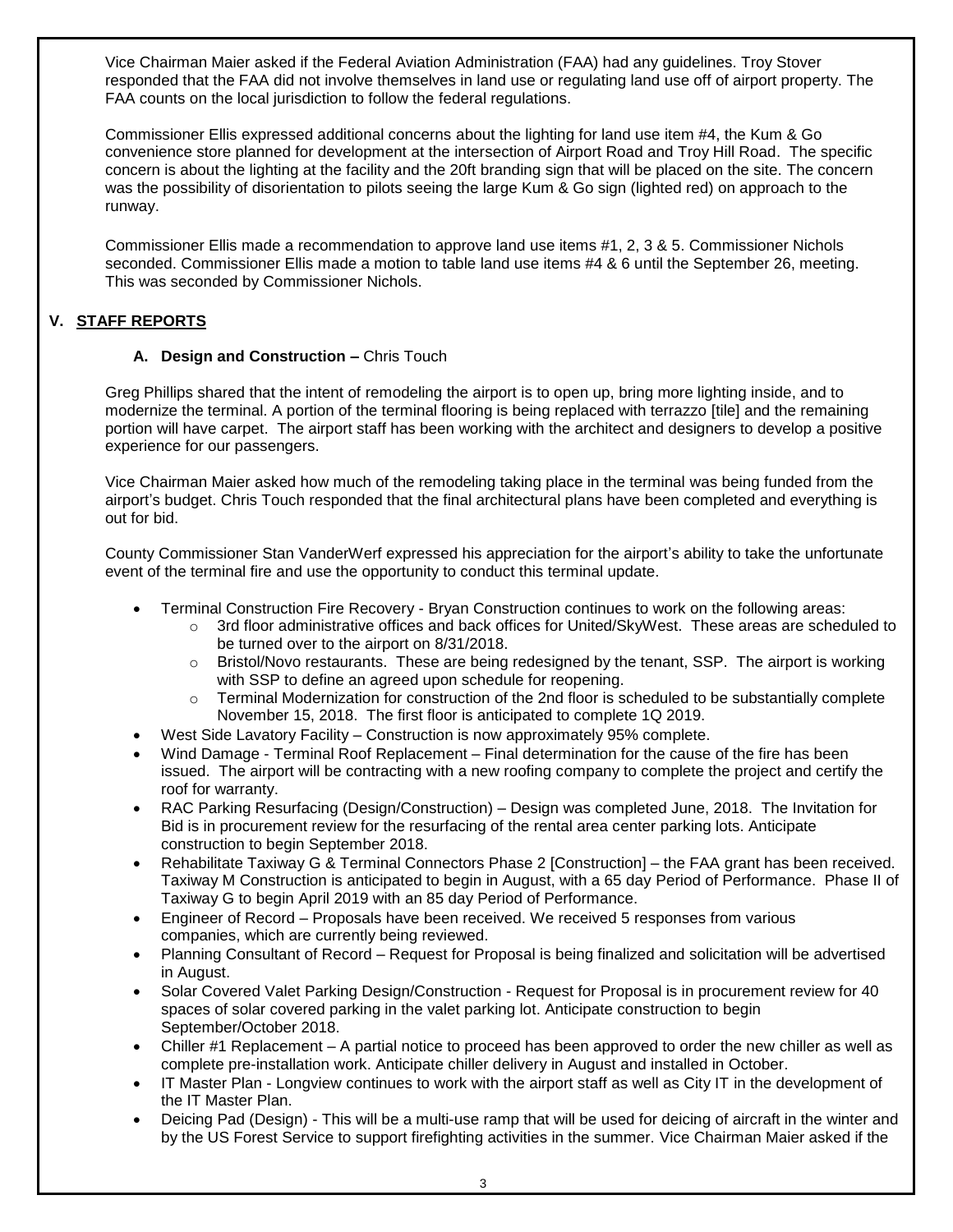deicing pad would replace deicing on the ramp? Chris Touch replied that the deicing pad will supplement and not replace deicing on the ramp.

- Rehabilitate Taxiways G and Terminal Connectors Phase 3- Design/Construction Design completed in July. Bids for construction have been received and are being evaluated for compliance. Construction is anticipated to begin April, 2019.
- Main Terminal Escalator Replacement Request for information is being developed for companies to propose hardware and a phasing plan to replace 5 escalators.
- **A. Operations and Maintenance –** Brett Miller
- The airport staff attended the Surplus Auction at the Denver International Airport (DIA) and purchased three pieces of equipment. The following was purchased by the airport:
	- o A 2006 tandem plow truck (to replace a 1990 plow truck).
	- o 2003 plow truck.
	- o A landside snow blade to replace one that was damaged last season.
- The airport spent \$37,500.00 dollars purchasing the equipment. The Division of Aeronautics, through their equipment grant program, is refunding the airport \$24,750.00, leaving our cost at \$12,750.00. After selling the 1990 plow truck, the airport might have purchased the equipment at no cost.
- The Communication Dispatch Center's crash phone will be replaced with a 400 MHz system and expected to be up and running by the end of September.
- On September 5 and September 12, airport staff will begin training on a snow plan and snow equipment for the 2019 snow season.
	- o The first week of October, the airport will begin to meet with the airline managers and prepare for the upcoming snow season.
	- $\circ$  The airlines and airport will work on updating any changes that may have taken place within their organization.
- The first phase of Veoci has been implemented and is currently working side by side with the legacy system. At this time everything seems to be coming along.

## **B. Finance and Administration**

## **Traffic Report/Air Service: July 2018** – Stephen Hughes

A summary of passenger enplanements, seats and load factors for each airline was provided, along with a summary of aircraft operations. All monthly Traffic Reports are available at [https://www.flycos.com/monthly-traffic](https://www.flycos.com/monthly-traffic-reports)[reports.](https://www.flycos.com/monthly-traffic-reports)

Troy Stover questioned the figures for the operations of the General Aviation which is showing a decrease of 48% for the month of July 2018. Stephen Hughes is going to do some research and verify the report.

Troy mentioned that 99.9% of the returning passengers on Frontier Airlines are residents of Colorado Springs. Stephen Hughes and Aidan Ryan are working together to come up with a plan to best market airport travel.

Chairman Biancur shared his concerns of the financial impact on the airport if Frontier Airlines were to discontinue flying into the Colorado Springs Airport. Greg Phillips shared that, at the present time, the airport has a strong financial position and does not depend on the revenue it receives from Frontier Airlines.

Vice Chairman Maier asked if the airport had reached out to Mountain View Aeromotive in Alamosa and offered any incentives to potentially bring their business to the Colorado Springs Airport. Troy Stover has met with Mountain View and they expressed no interest in moving down to the Colorado Springs Airport at this time. Troy Stover and Dana Jackson attended the MRO (Maintenance, Repair, and Overhaul) Americas Convention in Orlando, FL and met with a company that is currently showing interest in occupying space on the west side, possibly an Aircraft Maintenance Facility.

Vice Chairman Maier has requested slides be added to the Business Items section that show what projects are taking place on the west side. Troy Stover will have slides prepared and ready to view for future AAC Meetings.

Alternate Commissioner Chic Meyers stated that currently there is no charter operator based in Colorado Springs. It would be beneficial for the Fixed Base Operator (FBO) to bring on a Charter Operator to the airport.

# **Finance Report(s): July 2018** – Tom Roisum

Summaries of Total Revenues and Expenses for the month of July were provided and reviewed for questions.